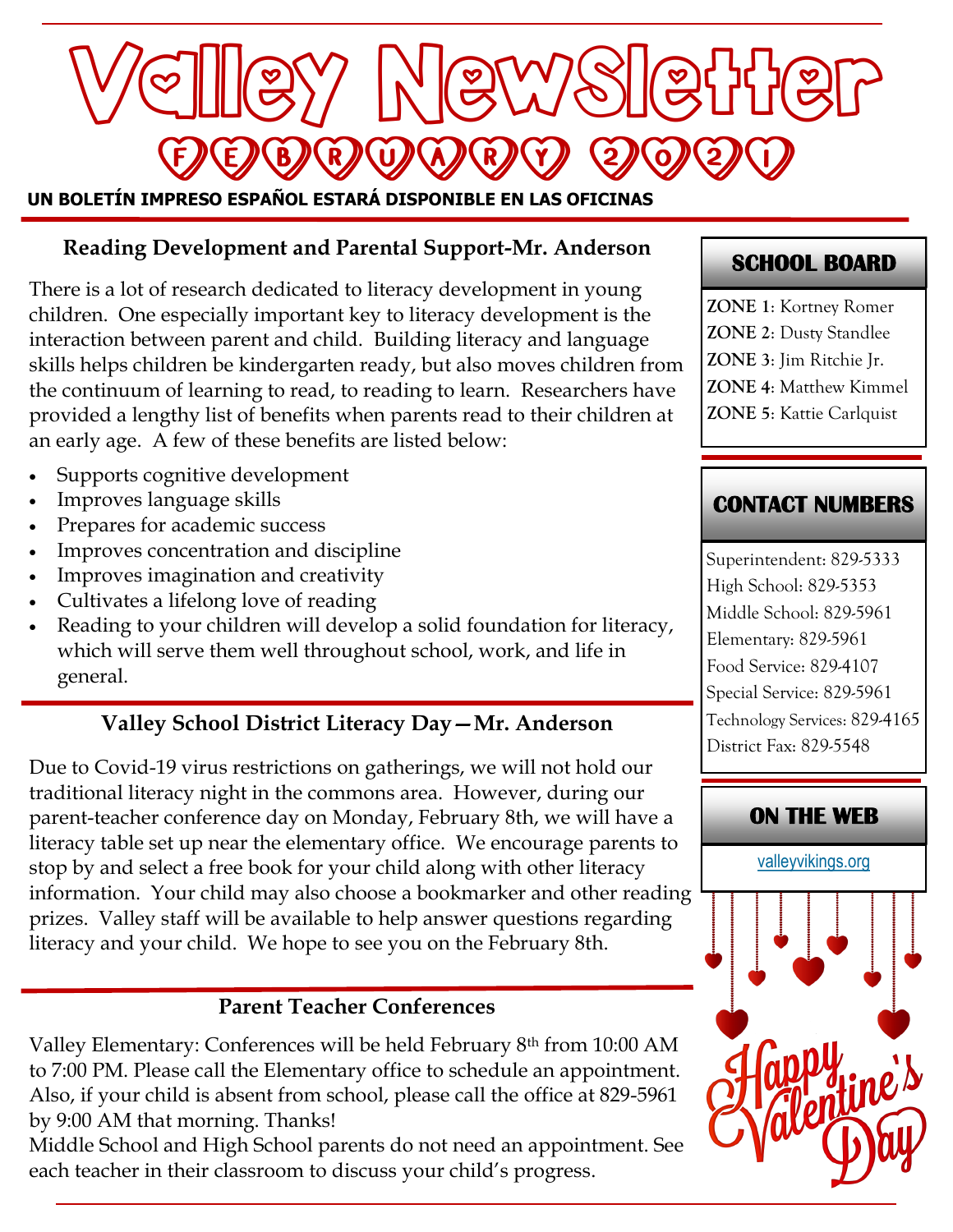# **Lumen and Tutoring – Ms. Moffitt & Mr. Hardy**

If parents want to be able to log in to Lumen and check student attendance, grades, etc, they need to stop by the school and ask for their login.

We will have Monday tutoring days from 9:00 am to 12:00 pm on February 1st and 22nd. Parents must provide transportation to and from the school on those Mondays.

### **Viking Foundation Dinner and Auction—Mrs. Hardy**

The Viking Foundation will not be having the Annual Dinner and Auction this year. However, the Viking Foundation is still committed to providing scholarships to upcoming graduates, as well as future community projects. Thank you for all your support!

### **Business Professionals of America—Mrs. Gordon**

Congratulations to Madyn Black, Angelica Beltran, Vicky Chaires, & Adam Lukes for qualifying for State Leadership Competition in Video Production Team with 1st place. Their video focused on solving team conflicts due to scheduling constraints.

### **Drivers Education Class—Mrs. Lamun**

It's not too late to sign up for Spring Driver's Education. Class will begin at 6:30 am Wednesday, February 17. Sign up in the high school office, pay at least \$100, go get your permit at the DMV (don't forget the Idaho Driver's Manual) and we'll see you then. Any questions please contact Mrs. Lamun.

### **Track—Mr. Hunter**

Our first track practice will be after school on Friday, February 26th. If you have not participated in a sport this season, make sure to have a physical on file with the athletic department.

### **College and Career Readiness—Mrs. Elorrieta**

Valley Newsletter For seniors planning to attend college Fall 2021, there are several things that need to be completed soon: 1. Look for a packet (email or traditional mail) from the colleges applied to during Apply Idaho week (October 2020). This packet will include login information. Each student should try the username and password to check accessibility. 2. Apply for housing through the school's portal. 3. Apply for scholarships – also through the portal. 4. Apply for outside scholarships. There are many listed at <u>www.vhsfcs.org/scholarships</u>. Most scholarships will close before March 1, 2021. Don't wait until the last minute. 5. Check the financial aid portal to see if verification documents are required. Apply now for FAFSA if you haven't already! 6. Ask 3-5 people for letters of recommendation. A variety of recommenders are preferred – school, community, employer, ecclesiastical. I am available to meet with students and families in an individual or small group setting to assist with school access, FAFSA, and/or scholarship applications. Please email me at [elorrieta@valley262.org](mailto:elorrieta@valley262.org) if I can be of assistance or to set up an appointment.